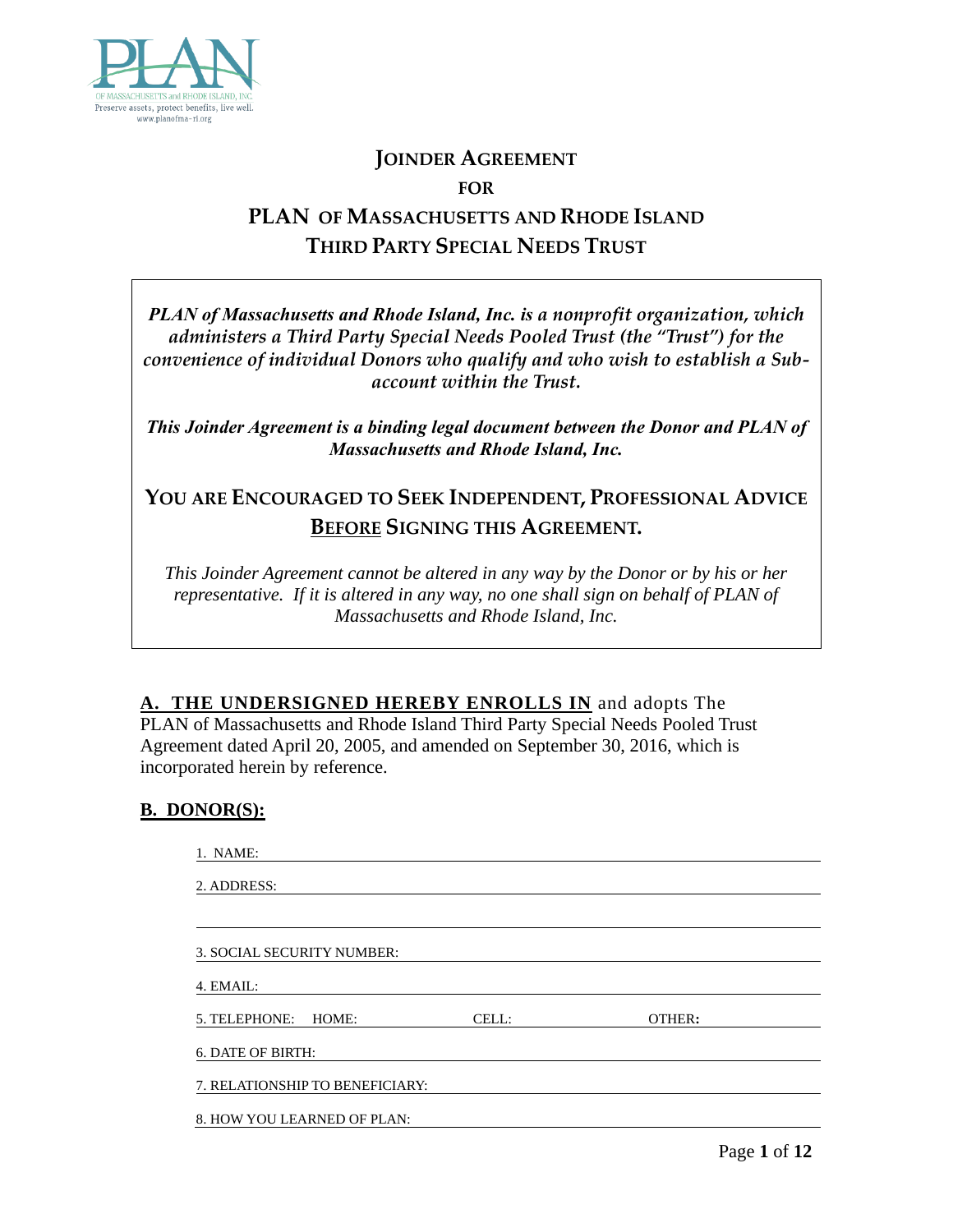| NAME: |
|-------|
|-------|

| 3. SOCIAL SECURITY NUMBER:      |                                                        |                                                                                                                                 |
|---------------------------------|--------------------------------------------------------|---------------------------------------------------------------------------------------------------------------------------------|
| 4. EMAIL:                       |                                                        |                                                                                                                                 |
| 5. TELEPHONE: HOME:             | CELL:                                                  | OTHER:                                                                                                                          |
| <b>6. DATE OF BIRTH:</b>        |                                                        |                                                                                                                                 |
| 7. RELATIONSHIP TO BENEFICIARY: |                                                        |                                                                                                                                 |
| 8. HOW YOU LEARNED OF PLAN:     |                                                        |                                                                                                                                 |
| C. BENEFICIARY:                 |                                                        |                                                                                                                                 |
|                                 |                                                        |                                                                                                                                 |
| 1. NAME:                        |                                                        |                                                                                                                                 |
| 2. ADDRESS:                     |                                                        |                                                                                                                                 |
|                                 |                                                        |                                                                                                                                 |
| 3. SOCIAL SECURITY NUMBER:      |                                                        |                                                                                                                                 |
| 4. EMAIL:                       |                                                        |                                                                                                                                 |
| 5. TELEPHONE: HOME:             | CELL:                                                  | OTHER:                                                                                                                          |
| <b>6. DATE OF BIRTH:</b>        |                                                        |                                                                                                                                 |
| 7. BENEFICIARY'S DISABILITY:    |                                                        |                                                                                                                                 |
|                                 | a. WHAT IS THE NATURE OF THE BENEFICIARY'S DISABILITY? |                                                                                                                                 |
|                                 |                                                        |                                                                                                                                 |
|                                 |                                                        |                                                                                                                                 |
| ETC.?)                          |                                                        | b. HOW DOES THE BENEFICIARY'S DISABILITY AFFECT HIS OR HER LIFE?<br>(IS HE OR SHE UNABLE TO WORK, UNABLE TO LIVE INDEPENDENTLY, |
|                                 |                                                        |                                                                                                                                 |
|                                 | WHAT IS THE DIAGNOSIS?                                 | c. IF THE BENEFICIARY'S CONDITION HAS BEEN MEDICALLY DIAGNOSED,                                                                 |
|                                 |                                                        |                                                                                                                                 |

Is the applicant applying to SSA for a disability determination?  $\Box$  Yes  $\Box$  No  $\Box$  Not Certain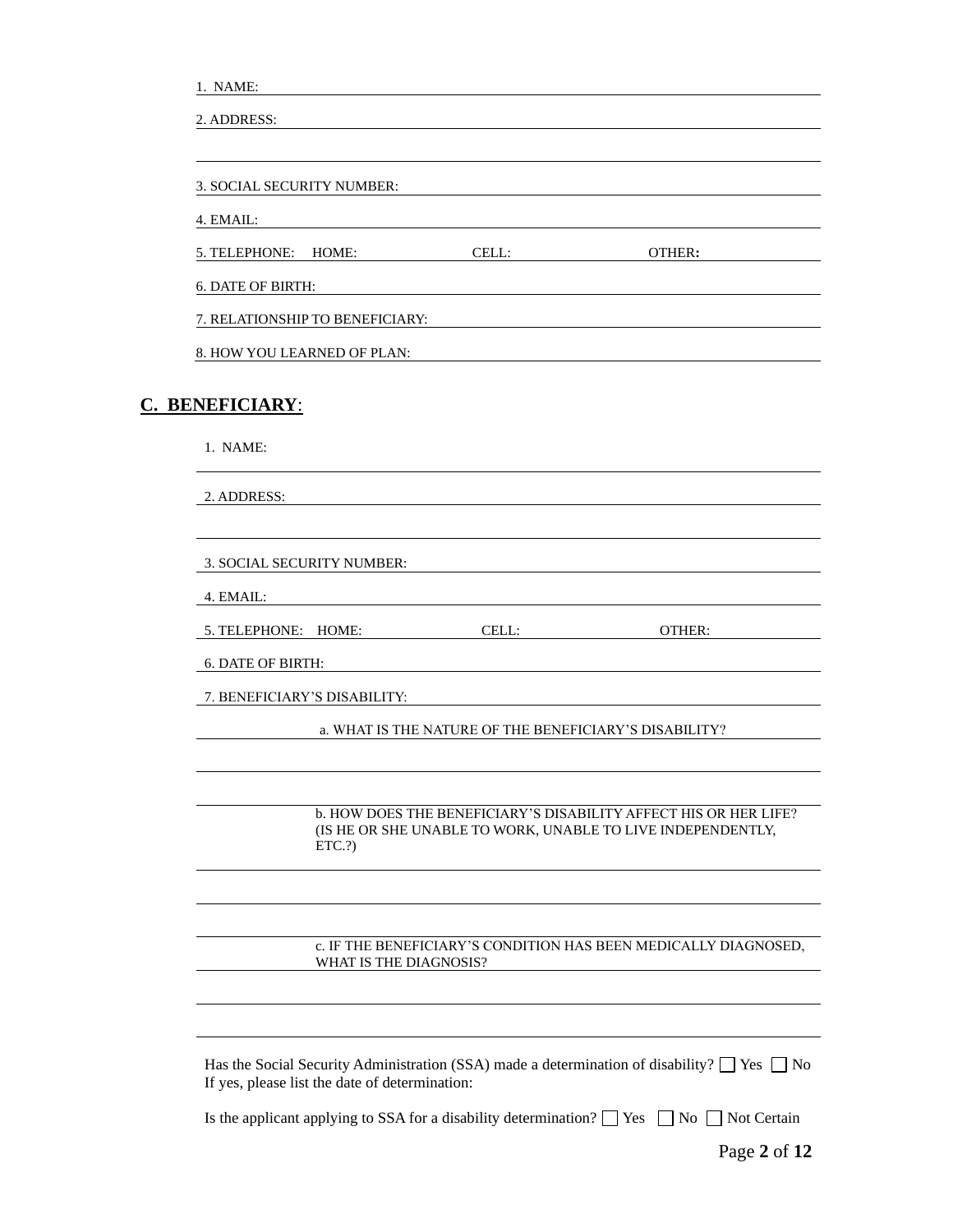### **D. DISTRIBUTION OF THE REMAINDER UPON THE BENEFICIARY'S DEATH (or upon early termination of the trust):**

**IMPORTANT: If this Trust Sub-account is being funded with funds that do not belong to the Beneficiary, then there is no requirement that State Reimbursement Claims be satisfied.**

- 1. Source of Funds for Sub-Account:
	- a. Donor funds DESCRIBE SOURCE:

| 2. | Distribution of Remainder upon Death of Beneficiary:                                                                                                                                                                                                                   |
|----|------------------------------------------------------------------------------------------------------------------------------------------------------------------------------------------------------------------------------------------------------------------------|
| a. | Trust's Remainder Share: Please note what percentage of the Beneficiary's<br>Sub-account Remainder you elect to be maintained by the Trust. <sup>1</sup><br>50%<br>Other:<br>25%                                                                                       |
|    | b. The Trust's Remainder Share will be used in the Manager's discretion as<br>follows:                                                                                                                                                                                 |
|    | for the benefit of other indigent Beneficiaries,<br>i.                                                                                                                                                                                                                 |
|    | to add indigent disabled persons, as defined in 42<br>ii.<br>U.S.C. $§$ 1382 $c$ (a)(3), to the Trust as Beneficiaries,                                                                                                                                                |
|    | iii.<br>to provide indigent disabled persons, as defined in 42<br>U.S.C. $§1382c(a)(3)$ , with equipment, medication<br><sub>or</sub><br>services deemed suitable for such persons by the Manager,                                                                     |
|    | to pay for ongoing administrative expenses of the Trust,<br>iv.<br>and                                                                                                                                                                                                 |
|    | to pay for other expenses that promote the charitable<br>V.<br>purposes of PLAN of Massachusetts and Rhode Island.                                                                                                                                                     |
|    | c. If funds remain after the distribution to the Trust's Remainder Share, list<br>below the persons or entities that you would like to receive the funds:                                                                                                              |
|    | If any Final Remainder Beneficiary is deceased at the time of<br>distribution, the funds that would have been distributed to that<br>beneficiary will instead be distributed to his or her descendants,<br>per stirpes. If a Final Remainder Beneficiary does not have |

descendants, then his or her share shall lapse.

 $1$  There is no requirement that you elect any percentage of the Sub-account Remainder to be maintained by the Trust.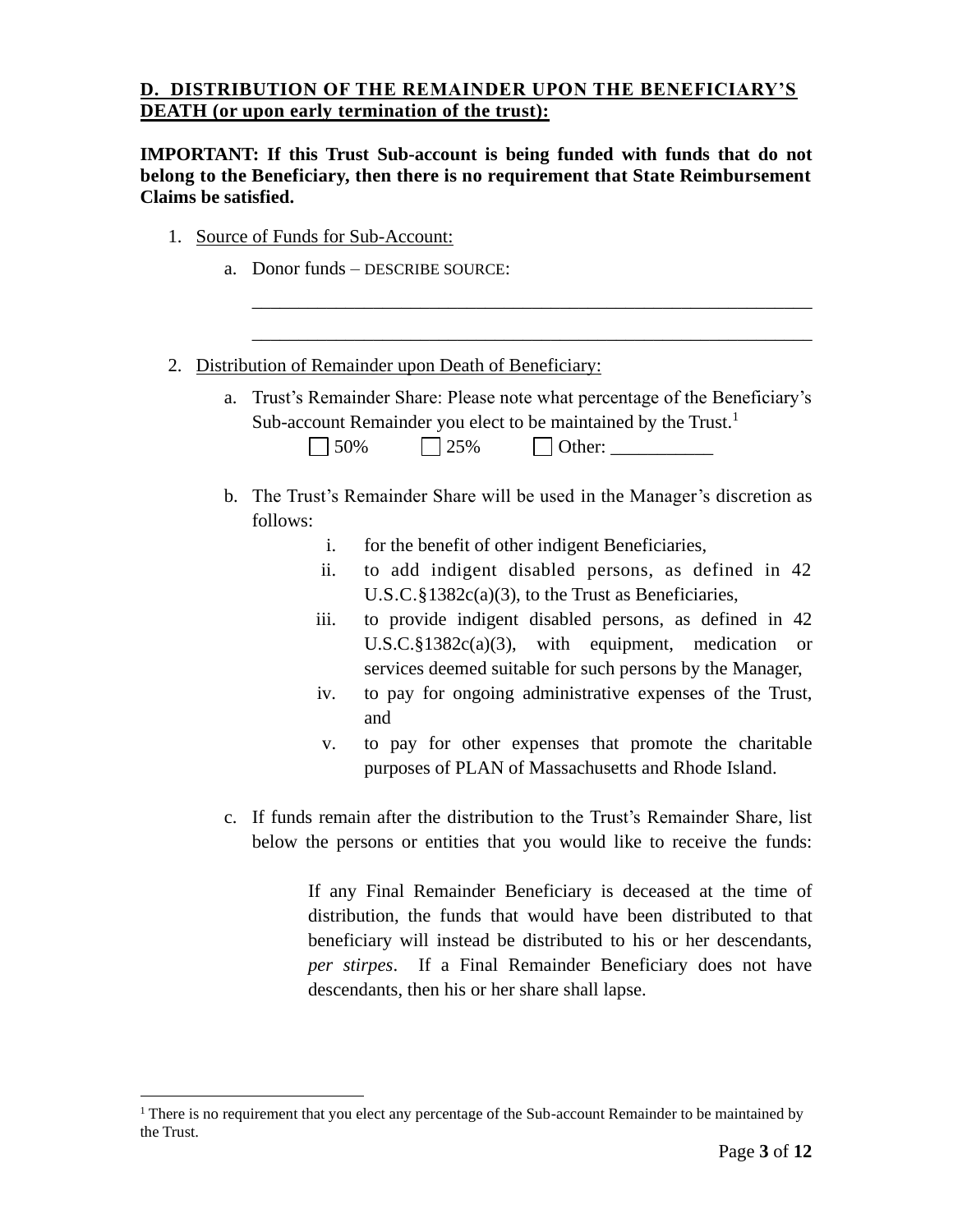**Include the full names, addresses and telephone numbers of each Final Remainder Beneficiary. If a Final Remainder Beneficiary is an entity, include the entity's full name and business address.**

| The percentages left to the Trust and to the persons or entities listed below must add<br>up to 100%. |                                                                                          |  |  |  |  |
|-------------------------------------------------------------------------------------------------------|------------------------------------------------------------------------------------------|--|--|--|--|
| <b>Primary Remainderperson/Organization 1</b>                                                         |                                                                                          |  |  |  |  |
| NAME:                                                                                                 | TELEPHONE                                                                                |  |  |  |  |
| ADDRESS:                                                                                              |                                                                                          |  |  |  |  |
|                                                                                                       |                                                                                          |  |  |  |  |
| <b>CURRENT AGE:</b>                                                                                   | PERCENTAGE OF FINAL REMAINDER:                                                           |  |  |  |  |
| EMAIL:                                                                                                | <b>RELATIONSHIP TO DONOR:</b>                                                            |  |  |  |  |
| share? (Check one.)                                                                                   | If this remainder person does not survive the beneficiary, what should happen to his/her |  |  |  |  |
|                                                                                                       | Share to be distributed to other (living) primary remainder persons listed on            |  |  |  |  |
|                                                                                                       | this form, in proportion to their respective beneficial interest.                        |  |  |  |  |
|                                                                                                       | Distribute this share to this remainder person's descendants.                            |  |  |  |  |
|                                                                                                       | Distribute this share to someone else:                                                   |  |  |  |  |
| Name:                                                                                                 | Address:                                                                                 |  |  |  |  |
|                                                                                                       |                                                                                          |  |  |  |  |
| <b>Primary Remainderperson/Organization 2</b>                                                         |                                                                                          |  |  |  |  |
| NAME:                                                                                                 | <b>TELEPHONE</b>                                                                         |  |  |  |  |
| ADDRESS:                                                                                              |                                                                                          |  |  |  |  |
|                                                                                                       |                                                                                          |  |  |  |  |
| <b>CURRENT AGE:</b>                                                                                   | PERCENTAGE OF FINAL REMAINDER:                                                           |  |  |  |  |
| EMAIL:<br><b>RELATIONSHIP TO DONOR:</b>                                                               |                                                                                          |  |  |  |  |
| share? (Check one.)                                                                                   | If this remainder person does not survive the beneficiary, what should happen to his/her |  |  |  |  |
| Share to be distributed to other (living) primary remainder persons listed on                         |                                                                                          |  |  |  |  |
| this form, in proportion to their respective beneficial interest.                                     |                                                                                          |  |  |  |  |
| Distribute this share to this remainder person's descendants.                                         |                                                                                          |  |  |  |  |
|                                                                                                       | Distribute this share to someone else:                                                   |  |  |  |  |
| Name:                                                                                                 | Address:                                                                                 |  |  |  |  |
|                                                                                                       |                                                                                          |  |  |  |  |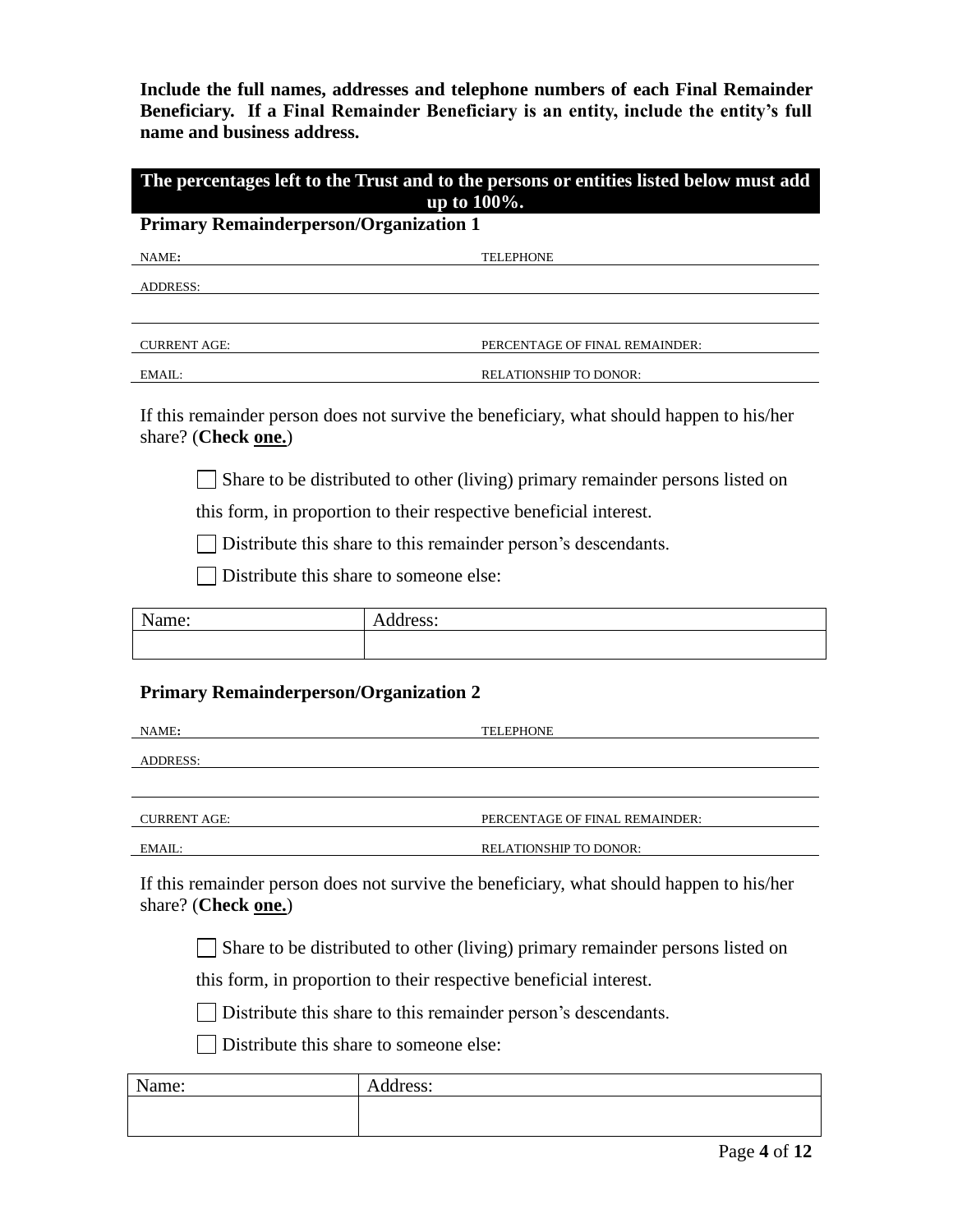## **Primary Remainderperson/Organization 3**

| NAME:                                                                                                           | TELEPHONE                                                                                |  |  |  |  |
|-----------------------------------------------------------------------------------------------------------------|------------------------------------------------------------------------------------------|--|--|--|--|
| <b>ADDRESS:</b>                                                                                                 |                                                                                          |  |  |  |  |
|                                                                                                                 |                                                                                          |  |  |  |  |
| <b>CURRENT AGE:</b>                                                                                             | PERCENTAGE OF FINAL REMAINDER:                                                           |  |  |  |  |
| EMAIL:                                                                                                          | RELATIONSHIP TO DONOR:                                                                   |  |  |  |  |
| share? (Check one.)                                                                                             | If this remainder person does not survive the beneficiary, what should happen to his/her |  |  |  |  |
|                                                                                                                 | Share to be distributed to other (living) primary remainder persons listed on            |  |  |  |  |
|                                                                                                                 | this form, in proportion to their respective beneficial interest.                        |  |  |  |  |
|                                                                                                                 | Distribute this share to this remainder person's descendants.                            |  |  |  |  |
| Distribute this share to someone else:                                                                          |                                                                                          |  |  |  |  |
| Name:                                                                                                           | Address:                                                                                 |  |  |  |  |
|                                                                                                                 |                                                                                          |  |  |  |  |
| <b>Primary Remainderperson/Organization 4</b>                                                                   |                                                                                          |  |  |  |  |
| NAME:                                                                                                           | <b>TELEPHONE</b>                                                                         |  |  |  |  |
| <b>ADDRESS:</b>                                                                                                 |                                                                                          |  |  |  |  |
|                                                                                                                 |                                                                                          |  |  |  |  |
| <b>CURRENT AGE:</b>                                                                                             | PERCENTAGE OF FINAL REMAINDER:                                                           |  |  |  |  |
| EMAIL:                                                                                                          | RELATIONSHIP TO DONOR:                                                                   |  |  |  |  |
| If this remainder person does not survive the beneficiary, what should happen to his/her<br>share? (Check one.) |                                                                                          |  |  |  |  |
| Share to be distributed to other (living) primary remainder persons listed on                                   |                                                                                          |  |  |  |  |
| this form, in proportion to their respective beneficial interest.                                               |                                                                                          |  |  |  |  |
| Distribute this share to this remainder person's descendants.                                                   |                                                                                          |  |  |  |  |
| Distribute this share to someone else:                                                                          |                                                                                          |  |  |  |  |
|                                                                                                                 |                                                                                          |  |  |  |  |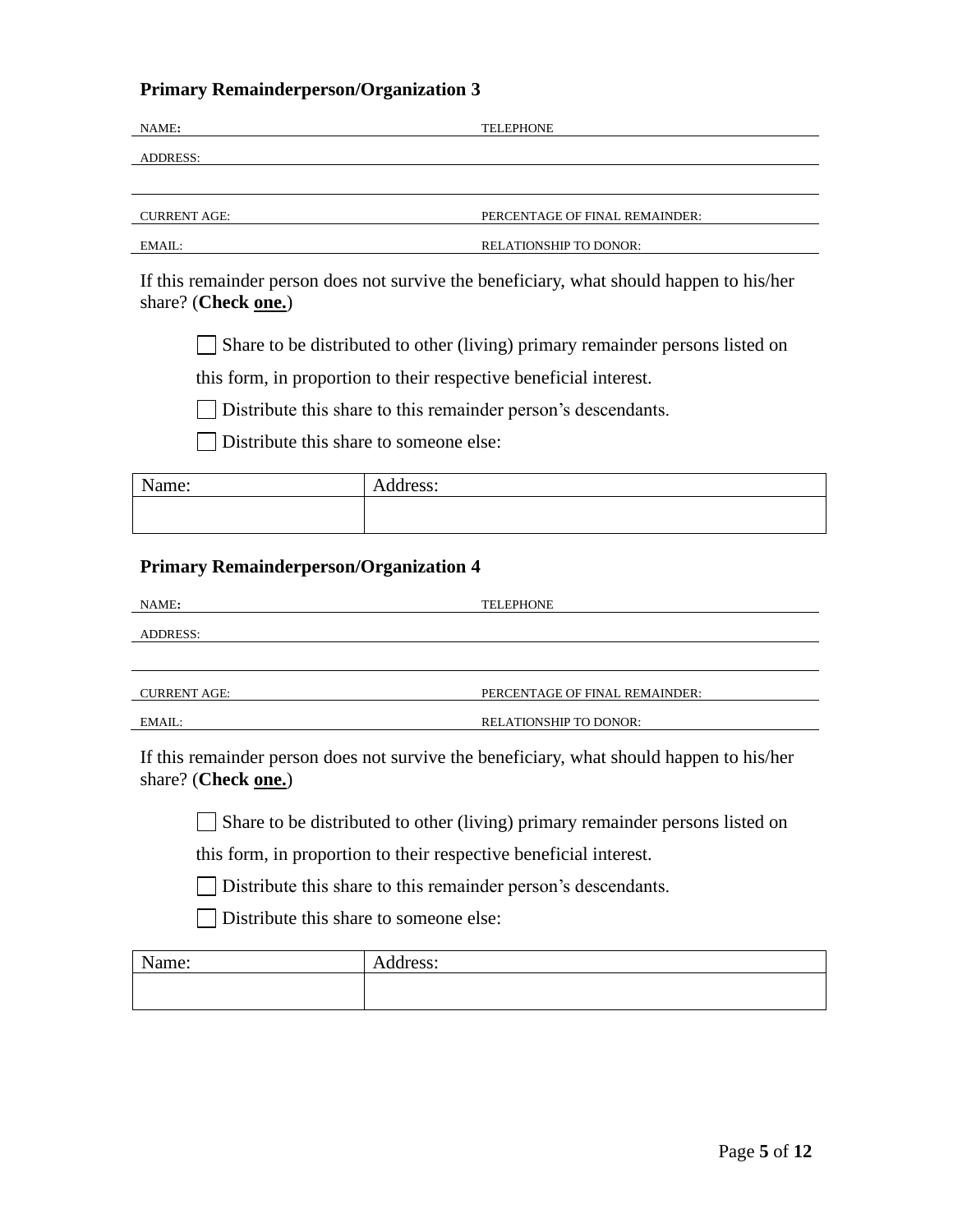## **Primary Remainderperson/Organization 5**

| NAME:                                                         | <b>TELEPHONE</b>                                                                         |  |  |  |  |  |
|---------------------------------------------------------------|------------------------------------------------------------------------------------------|--|--|--|--|--|
| <b>ADDRESS:</b>                                               |                                                                                          |  |  |  |  |  |
|                                                               |                                                                                          |  |  |  |  |  |
| <b>CURRENT AGE:</b>                                           | PERCENTAGE OF FINAL REMAINDER:                                                           |  |  |  |  |  |
| EMAIL:                                                        | <b>RELATIONSHIP TO DONOR:</b>                                                            |  |  |  |  |  |
| share? (Check one.)                                           | If this remainder person does not survive the beneficiary, what should happen to his/her |  |  |  |  |  |
|                                                               | Share to be distributed to other (living) primary remainder persons listed on            |  |  |  |  |  |
|                                                               | this form, in proportion to their respective beneficial interest.                        |  |  |  |  |  |
| Distribute this share to this remainder person's descendants. |                                                                                          |  |  |  |  |  |
| Distribute this share to some one else:                       |                                                                                          |  |  |  |  |  |
| Name:                                                         | Address:                                                                                 |  |  |  |  |  |
|                                                               |                                                                                          |  |  |  |  |  |

**\*\*\*\* TOTAL OF PERCENTAGES** (**THE TOTAL MUST BE 100%**): \_\_\_\_\_\_\_\_\_\_\_\_\_\_\_\_\_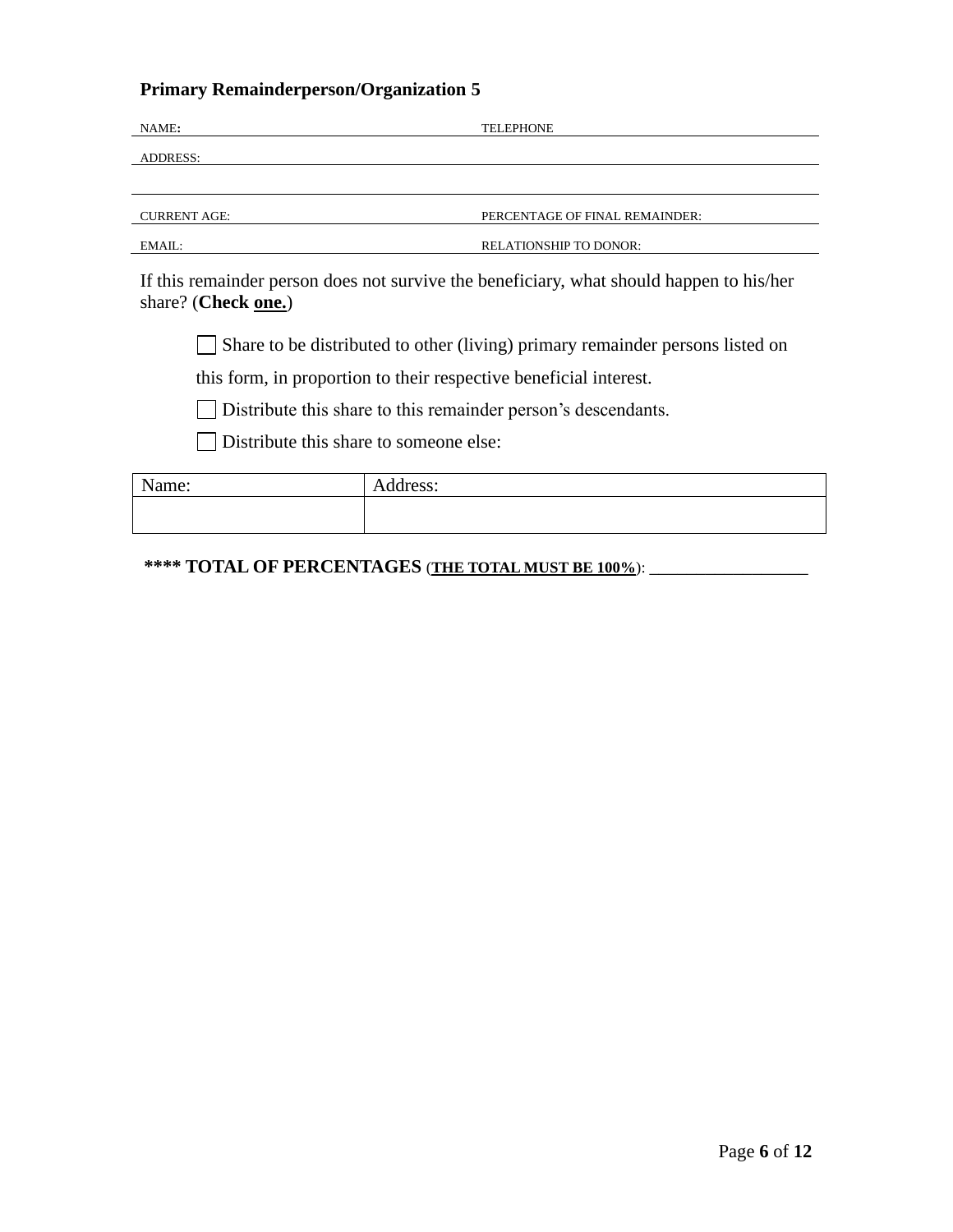3. Early Termination of the Sub-account:

Article XIV of the Trust provides that under certain circumstances a Sub-account (or the entire Trust) may be terminated prior to the Beneficiary's death. If the Beneficiary's Sub-account is terminated before his or her death, the Trustee will either distribute the Sub-account's funds to the Beneficiary or on behalf of the Beneficiary unless the Manager in its sole discretion deems such distribution to not be in the Beneficiary's best interests. If the Manager deems such distribution not to be in the Beneficiary's best interest, how should the funds be distributed upon early termination of the Beneficiary's Sub-account?

TO THE DONOR

TO THE DONOR'S ESTATE

TO THE FINAL REMAINDER BENEFICIARIES LISTED IN D2 ABOVE (THIS INCLUDES THE TRUST AS A FINAL REMAINDER BENEFICIARY).

4. Locating Final Remainder Beneficiaries:

Donor acknowledges that PLAN of Massachusetts and Rhode Island may incur additional costs if Final Remainder Beneficiaries or the beneficiaries of Donor's estate cannot be located easily. Donor acknowledges and agrees that PLAN of Massachusetts and Rhode Island may recover its reasonable costs and expenses associated with locating such beneficiaries.

### **E. FEES:**

Donor agrees to pay fees in accordance with the PLAN fee schedule that may be amended from time to time. If fees are not paid in advance by Donor, the Manager is authorized to charge such fees to a Beneficiary's Sub-account.

### **Fees are not refundable.**

### **F. MANAGEMENT OF TRUST SUB-ACCOUNT AND DISBURSEMENTS.**

- 1. The Trust Sub-account will be managed and administered for the benefit of the Beneficiary. The Life Care Plan that the Donor submits to PLAN of Massachusetts and Rhode Island is a guide to assist the Manager in determining what is for the benefit of the Beneficiary.
- 2. The Donor recognizes that all disbursements are supplemental, as determined by the Manager.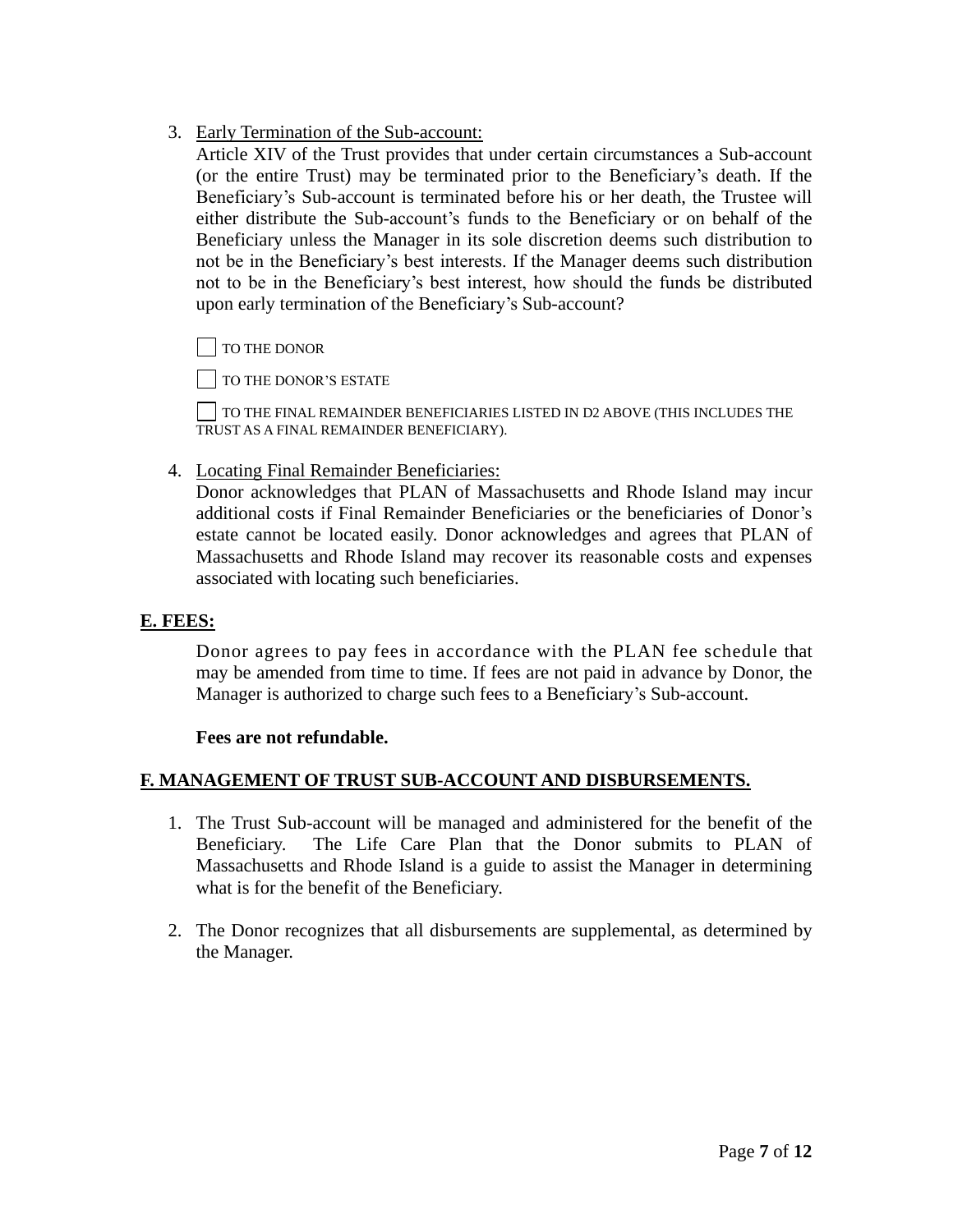### **G. ACKNOWLEDGEMENT BY DONOR**

- 1. The Trust managed by PLAN of Massachusetts and Rhode Island is a Pooled Trust, governed by the laws of Massachusetts. The Trust is established to provide for the orderly management, investment, and distribution of funds which are held in separate Sub-accounts for the benefit of individuals with disabilities, for the purpose of helping each Beneficiary achieve his or her highest potential as a human being and otherwise to enhance the quality of his or her life.
- 2. The Donor represents and hereby certifies that the Beneficiary meets the legal definition of disability, as defined in Article XVI.F of the Trust, as consistent with § 1614(a)(3) of the Social Security Act (42 U.S.C. § 1382(a)(3)), 130 C.M.R. § 505.004(B) or is an individual with a significant impairment that substantially limits the individual's ability to perform activities of daily living, and the Donor agrees to notify PLAN of Massachusetts and Rhode Island in the event there is any change to the Beneficiary's disability status.
- 3. Taxes
	- a. The Donor acknowledges that the Manager has made no representation to the Donor that contributions to the Trust are deductible as charitable gifts, or otherwise.
	- b. Donor acknowledges that the Manager has made no representations as to the gift or tax consequences of directing funds to the Trust and has recommended that the Donor seek independent legal advice.
	- c. Trust Sub-account income, whether paid in cash or distributed in other property, may be taxable to the Beneficiary subject to applicable exemptions and deductions. Professional tax advice is recommended.
	- d. Trust Sub-account income may be taxable to the Trust, and when this is the case, such taxes shall be payable from the applicable Trust Subaccount.
	- e. The Beneficiary or Primary Representative shall be responsible for filing his or her own federal and/or state income tax returns to report the income of the Trust which is taxable to him or her.
- 4. Each Donor acknowledges that he or she has been advised to have the PLAN of Massachusetts and Rhode Island Third Party Special Needs Pooled Trust Agreement and this Joinder Agreement reviewed by his or her own attorney prior to the execution of this Joinder Agreement.
- 5. Each Donor recognizes and acknowledges the uncertainty and changing nature of the guidelines, laws, and regulations pertaining to governmental benefits and each Donor agrees that the Manager and Trustee will not in any event be liable for any loss of benefits as long as the Manager and Trustee act in good faith. Each Donor acknowledges and agrees that the Manager and Trustee, their successors or assigns, their agents and employees, as well as their agents' and employees' heirs and legal and personal representatives, shall not in any event be liable to any Donor or Beneficiary or any other party for their acts as the Manager and Trustee so long as the Manager and the Trustee act reasonably and in good faith.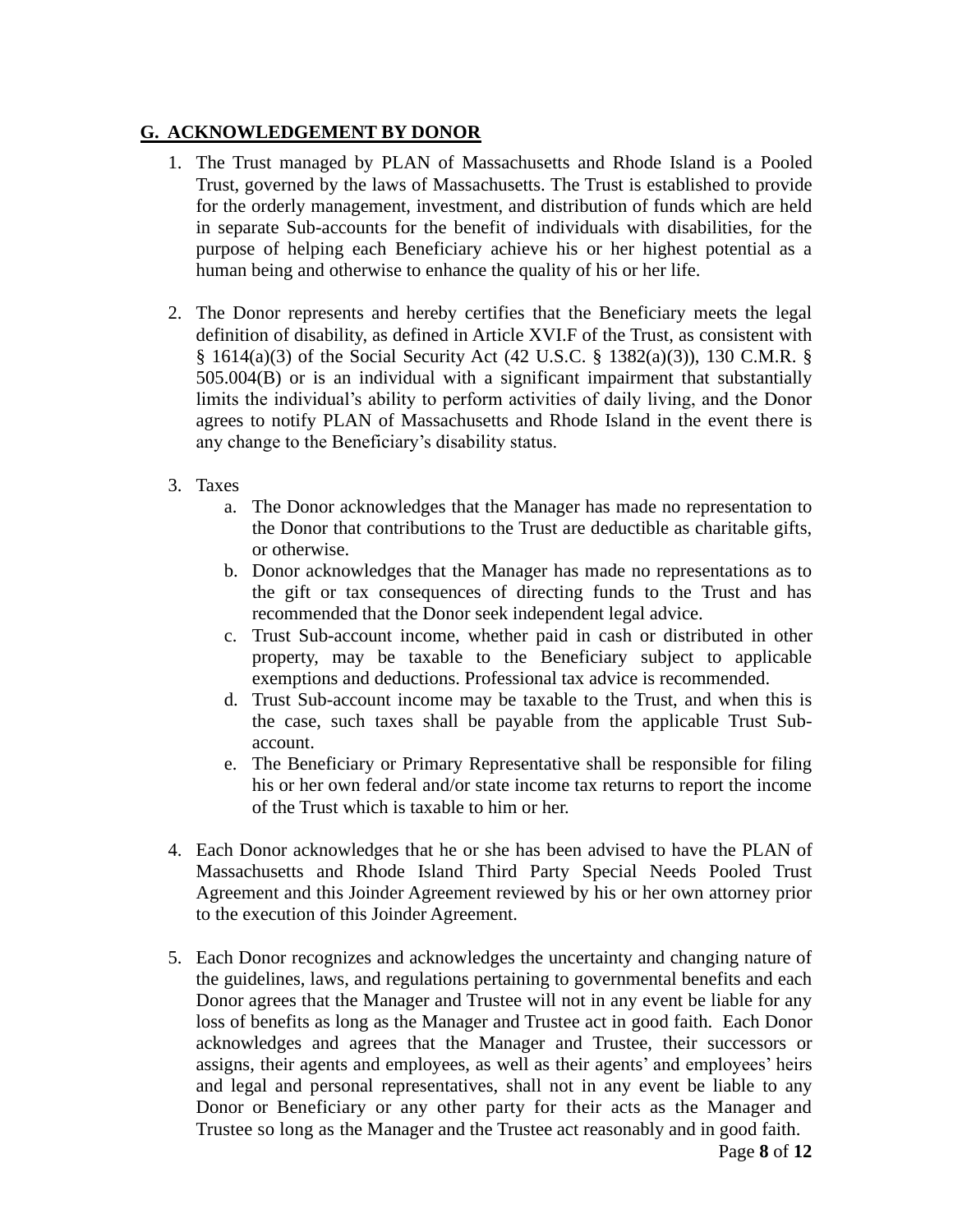- 6. Each Donor acknowledges that upon execution of the Joinder Agreement by Donor and PLAN of Massachusetts and Rhode Island and the funding of a Subaccount for a Beneficiary, that this Trust, as to the Donor and the Beneficiary, is irrevocable. Each Donor acknowledges that after the funding of a Sub-account, the Donor shall have no further interest in and does thereby relinquish and release all rights in, control over, and all incidents of interest of any kind or nature in and to the contributed assets and all income thereon.
- 7. Each Donor represents, warrants, and agrees that he or she has not been provided, nor is relying upon, any representation of or any legal advice by PLAN of Massachusetts and Rhode Island in deciding to execute this Joinder Agreement.

### 8. **Each Donor further represents, warrants, and agrees:**

- a. **that he or she is entering into this Joinder Agreement voluntarily, as his or her own free act and deed;**
- b. **that if he or she has not had The PLAN of Massachusetts and Rhode Island Third Party Special Needs Pooled Trust Agreement or the Joinder Agreement reviewed by his or her own attorney, that he or she voluntarily waives and relinquishes such right;**
- c. **that he or she has the right to request a true and correct copy of The PLAN of Massachusetts and Rhode Island Third Party Special Needs Pooled Trust Agreement and this Joinder Agreement prior to the signing of this Joinder Agreement;**
- d. **that he or she has reviewed and understands to his or her full satisfaction the legal, economic and tax effects of these instruments; and**
- e. **that PLAN of Massachusetts and Rhode Island, Inc., or its designee may be a Remainder Beneficiary of a portion of the Sub-account established hereby upon the death of the Beneficiary as provided in Section D(2) of this Joinder Agreement.**

IN WITNESS WHEREOF, the undersigned Donor(s) have reviewed and signed this Joinder Agreement, understand it and agree to be bound by its terms, and PLAN of Massachusetts and Rhode Island has accepted this Joinder Agreement, the parties hereby execute this Joinder Agreement to be effective as of:

| m1<br><b>AAAA</b> | $-1$<br>$\sim$<br>. | . . |
|-------------------|---------------------|-----|
|-------------------|---------------------|-----|

Donor

\_\_\_\_\_\_\_\_\_\_\_\_\_\_\_\_\_\_\_\_\_\_\_\_\_\_\_\_\_\_\_\_\_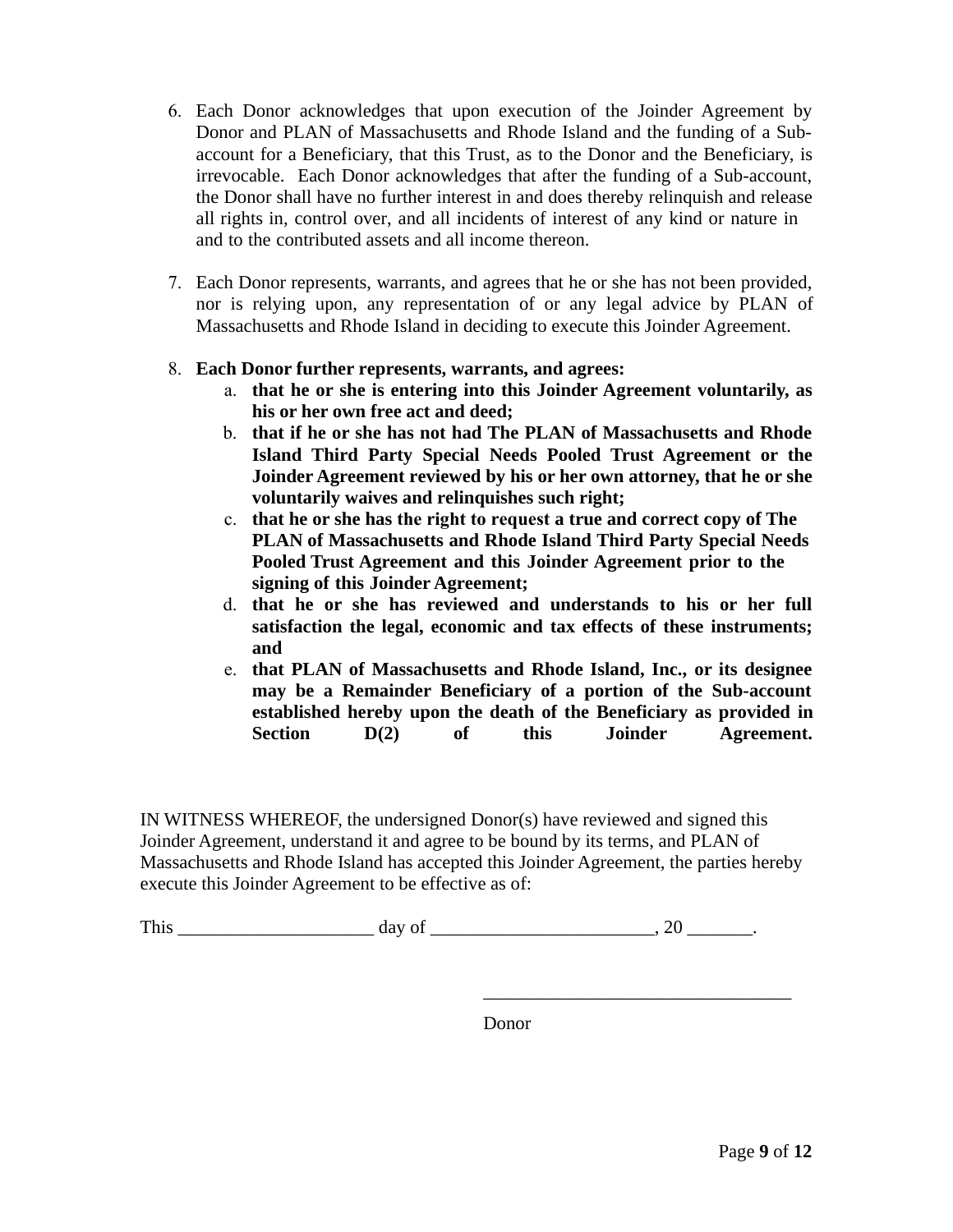#### **COMMONWEALTH OF MASSACHUSETTS**

County of \_\_\_\_\_\_\_\_\_\_\_\_ On this \_\_\_\_\_ day of \_\_\_\_\_\_\_\_\_\_\_, 20\_\_\_\_, before me, the undersigned notary public, personally appeared proved to me, through satisfactory evidence of identification, which was \_\_\_\_\_\_\_\_\_\_\_\_\_\_\_\_\_\_\_\_\_\_\_\_\_\_\_\_\_\_\_\_\_\_, to be the person(s) whose name(s) is/are signed on the preceding document.

> Notary Public My commission expires:

Planned Lifetime Assistance Network of Massachusetts and Rhode Island, Inc. (PLAN of Massachusetts and Rhode Island), as Manager

 $By:$ **Seth Haber, President**

### **COMMONWEALTH OF MASSACHUSETTS**

County of  $\_\_\_\_\_\_\_\_\_\_\_\_\_\_\_\_$ 

On this  $\_\_\_\_$  day of  $\_\_\_\_\_\_$ , 20 $\_\_\_\_\_$ , before me, the undersigned notary public, personally appeared **Seth Haber**, proved to me, through satisfactory evidence of identification, which was personal knowledge, to be the person whose name is signed on the preceding document, and acknowledged to me that he signed it voluntarily for its stated purpose, as President for Planned Lifetime Assistance Network of Massachusetts and Rhode Island, Inc., a corporation.

> Notary Public My commission expires: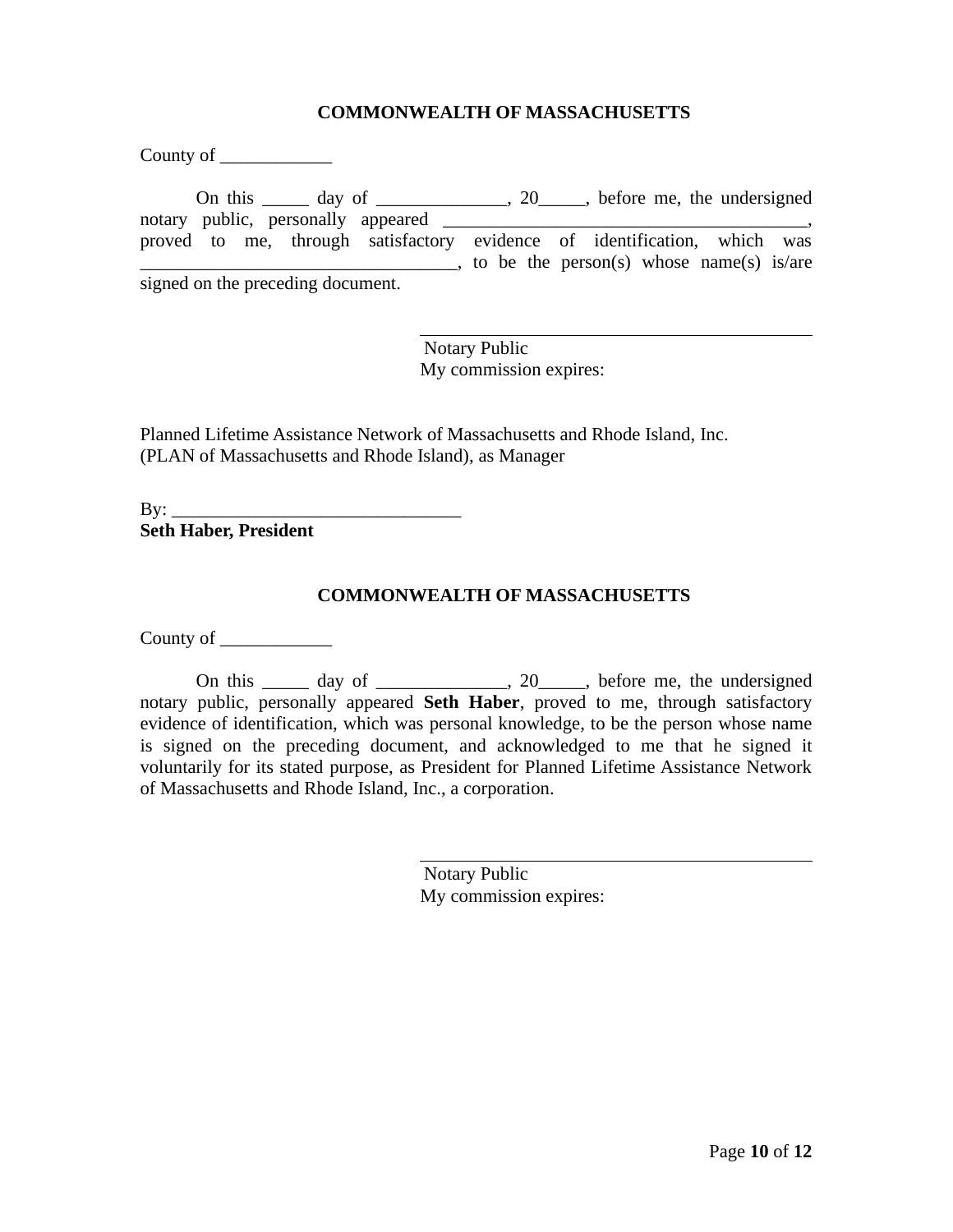IN WITNESS WHEREOF, the undersigned Donor(s) have reviewed and signed this Joinder Agreement, understand it and agree to be bound by its terms, and PLAN of Massachusetts and Rhode Island has accepted this Joinder Agreement, the parties hereby execute this Joinder Agreement to be effective as of:

| ---<br>--- | . .<br>---<br>-- |  |
|------------|------------------|--|
|            |                  |  |

Donor

\_\_\_\_\_\_\_\_\_\_\_\_\_\_\_\_\_\_\_\_\_\_\_\_\_\_\_\_\_\_\_\_\_

#### **COMMONWEALTH OF MASSACHUSETTS**

County of

|  |                                    | On this $\_\_\_\_$ day of $\_\_\_\_\_$ , 20 $\_\_\_\$ before me, the undersigned |  |  |                                          |  |
|--|------------------------------------|----------------------------------------------------------------------------------|--|--|------------------------------------------|--|
|  | notary public, personally appeared |                                                                                  |  |  |                                          |  |
|  |                                    | proved to me, through satisfactory evidence of identification, which was         |  |  |                                          |  |
|  |                                    |                                                                                  |  |  | to be the person(s) whose name(s) is/are |  |
|  | signed on the preceding document.  |                                                                                  |  |  |                                          |  |

Notary Public My commission expires:

Planned Lifetime Assistance Network of Massachusetts and Rhode Island, Inc. (PLAN of Massachusetts and Rhode Island), as Manager

By: \_\_\_\_\_\_\_\_\_\_\_\_\_\_\_\_\_\_\_\_\_\_\_\_\_\_\_\_\_\_\_ **Seth Haber, President**

### **COMMONWEALTH OF MASSACHUSETTS**

County of \_\_\_\_\_\_\_\_\_\_\_\_

On this  $\_\_\_\_$  day of  $\_\_\_\_\_\_$ , 20 $\_\_\_\_\_\_$  before me, the undersigned notary public, personally appeared **Seth Haber**, proved to me, through satisfactory